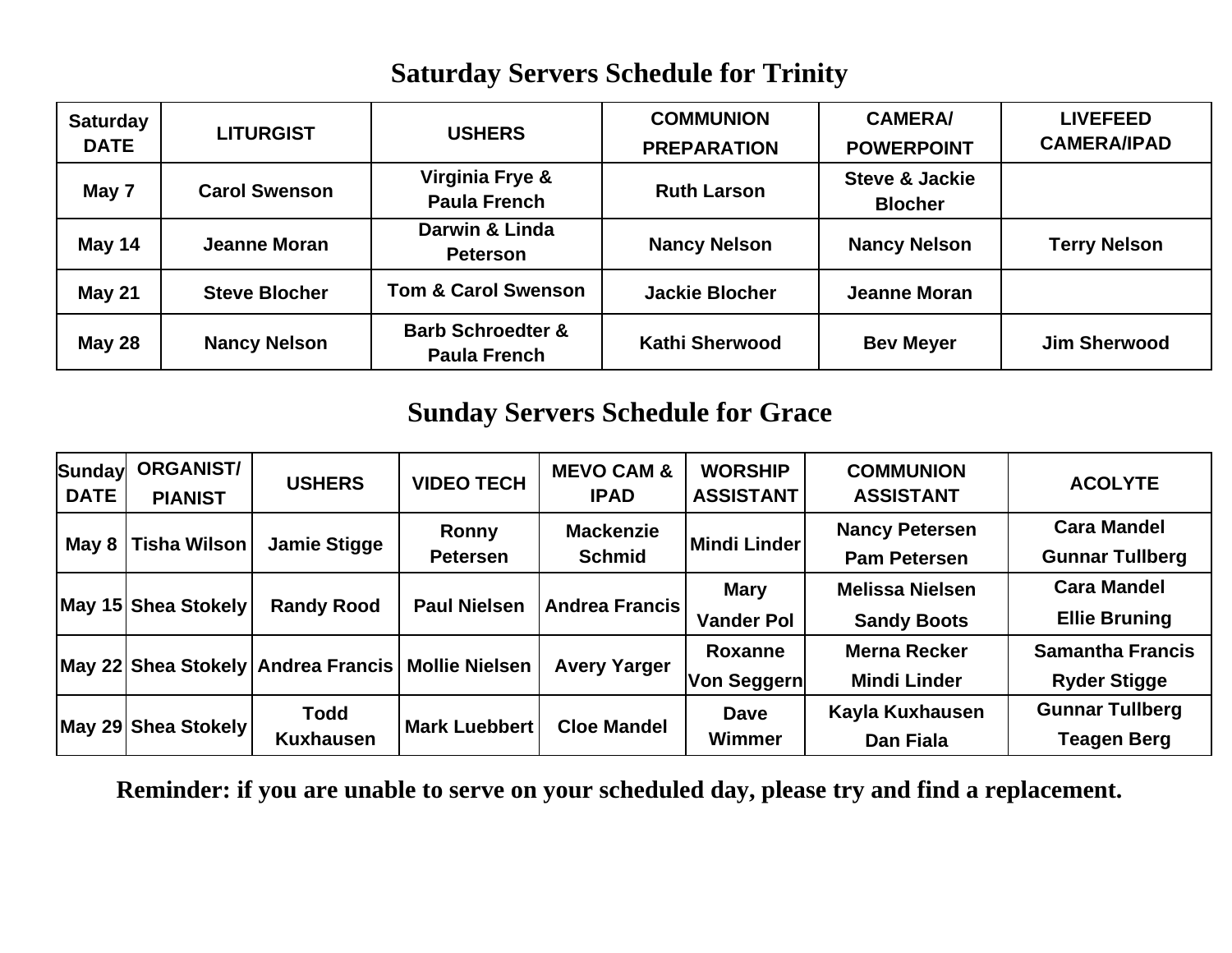# **May 2022**

| <b>Sunday</b>                                                                                                                                                            | <b>Monday</b>                                                                                                                                                                                 |                                                                                                                                                                                                       | Wednesday                                                                            | <b>Thursday</b>                                                                                                 | Friday                   | <b>Saturday</b>                                                                 |
|--------------------------------------------------------------------------------------------------------------------------------------------------------------------------|-----------------------------------------------------------------------------------------------------------------------------------------------------------------------------------------------|-------------------------------------------------------------------------------------------------------------------------------------------------------------------------------------------------------|--------------------------------------------------------------------------------------|-----------------------------------------------------------------------------------------------------------------|--------------------------|---------------------------------------------------------------------------------|
| $\mathbf{1}$<br>9:00 a.m. Joint<br>Worship Service/<br>Confirmation/Bells at<br>Grace                                                                                    | $\overline{c}$<br>Trinity Troopers/<br>Coffee 9:00 am<br>Trinity Quilters 1-4<br>Grace:<br>Choraliers Practice 7:30-9 pm<br>Pastor's Day Off                                                  | 3<br>Pastor Text Study<br>10 <sub>am</sub><br>Trinity Women's Bible<br>Study 9 am<br>Bible Study at Trinity 7pm                                                                                       | $\overline{4}$<br>Trinity:<br><b>Christian Education</b><br>Fishing Extravaganza     | 5<br>10:00 St. Joe's<br>11:00 Villa<br>2:00 Colonial Haven<br><b>Bible Study Fellowship</b><br>9-11 at Trinity  | 6                        | $\overline{7}$<br>5:30 p.m. Worship<br>Service at Trinity                       |
| 8<br>9:00 a.m. Worship<br>Service/Praise Team<br>at Grace<br>Rogan Johnson<br>Baptism<br>Recognizing Seniors<br>Dan & Vi Fiala<br><b>Renewal of Vows</b><br>Mother's Day | $\mathbf Q$<br>Trinity Troopers/<br>Coffee 9:00 am<br>Trinity Quilters 1-4<br>Grace:<br>9:30-3:30 WIC/Immun.<br>Friendship Circle 5:30pm<br>Choraliers Practice 7:30-9 pm<br>Pastor's Day Off | 10<br>Pastor Text Study<br>$10a$ m<br>Trinity Women's Bible<br>Study 9 am<br>Bible Study at Trinity 7pm                                                                                               | 11<br>Trinity:<br><b>Christian Education</b><br>5:00-6:30pm<br>(Mother's Tea 6:00pm) | 12<br>Grace Quilters 9-3<br><b>Bible Study Fellowship</b><br>9-11 at Trinity                                    | 13<br>Grace Quilters 9-3 | 14<br>5:30 p.m. Worship<br>Service at Trinity                                   |
| 15<br>9:00 a.m. Worship<br>Service at Grace                                                                                                                              | 16<br>Trinity Troopers/<br>Coffee 9:00 am<br>Trinity Quilters 1-4<br>Grace:<br>Choraliers Practice 7:30-9 pm<br>Pastor's Day Off                                                              | 17<br>Pastor Text Study<br>10 <sub>am</sub><br>Trinity Women's Bible<br>Study 9 am<br>Bible Study at Trinity 7pm<br>Grace Council Meeting 5:30<br>pm                                                  | 18<br>Trinity:<br><b>Trinity Council Meeting</b><br>6:30 pm                          | 19<br>10:00 St. Joe's<br>11:00 Villa<br>2:00 Colonial Haven<br><b>Bible Study Fellowship</b><br>9-11 at Trinity | 20                       | 21<br>Food Pantry 8:00 am<br>Trinity<br>5:30 p.m. Worship<br>Service at Trinity |
| $22\,$<br>9:00 a.m. Worship<br>Service/Choir at<br>Grace<br>Choraliers Concert at<br>Grace $-7:30$ pm                                                                    | 23<br>Trinity Troopers/ Coffee<br>$9:00 \text{ am}$<br>Trinity Quilters 1-4<br>Pastor's Day Off                                                                                               | 24<br>Pastor Text Study<br>$10 \text{ am}$<br>Trinity Women's Bible<br>Study 9 am<br>Bible Study at Trinity 7pm<br>Grace:<br>9:30-3:30 WIC/Immun.<br>Movie Night at Grace<br>Potluck 6pm Movie 6:30pm | 25                                                                                   | 26<br>Grace Quilters 9-3<br><b>Bible Study Fellowship</b><br>9-11 at Trinity                                    | 27<br>Grace Quilters 9-3 | 28<br>5:30 p.m. Worship<br>Service at Trinity                                   |
| 29<br>9:00 a.m. Worship<br>Service at Grace                                                                                                                              | 30<br>Trinity Troopers/<br>Coffee 9:00 am<br>Trinity Quilters 1-4<br>Pastor's Day Off                                                                                                         | 31<br>Trinity Women's Bible<br>Study 9 am<br>Bible Study at Trinity 7pm                                                                                                                               |                                                                                      | <b>Bible Study Fellowship</b><br>9-11 at Trinity                                                                | 3                        | $\overline{4}$<br>5:30 p.m. Worship<br>Service at Grace<br>Pentecost            |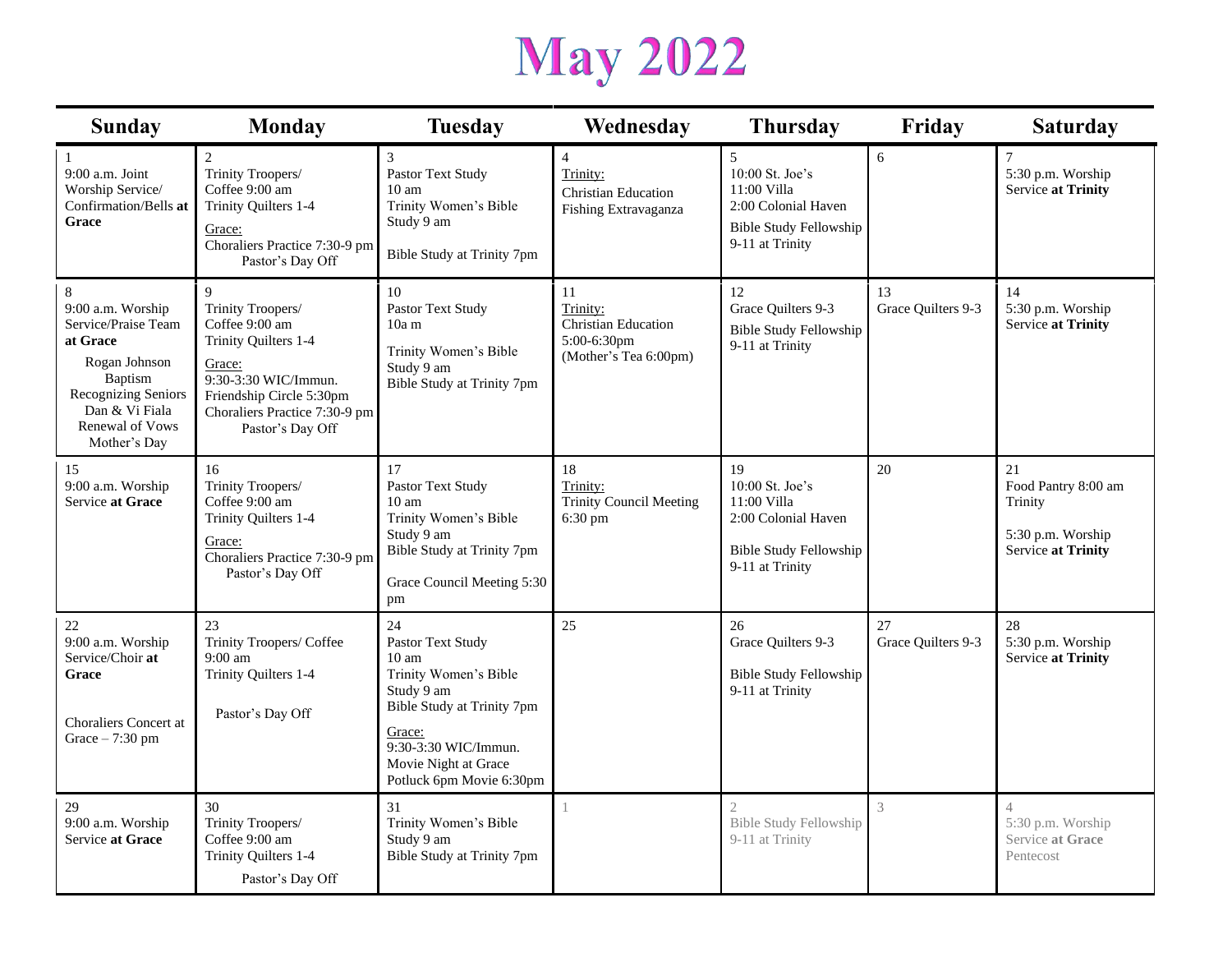### **Sunday Servers Schedule for Trinity**

| <b>Sunday</b><br><b>DATE</b> | <b>LITURGIST</b>     | <b>USHERS</b>                               | <b>COMMUNION</b><br><b>PREPARATION</b> | <b>CAMERA/POWERPOINT</b> | <b>LIVEFEED</b><br><b>CAMERA/IPAD</b> |
|------------------------------|----------------------|---------------------------------------------|----------------------------------------|--------------------------|---------------------------------------|
| June 5                       | <b>Steve Blocher</b> | <b>Suzy Anderson</b>                        | <b>Karen Green</b>                     | <b>Bev Meyer</b>         | <b>Avery Yarger</b>                   |
| June 12                      | <b>Nancy Nelson</b>  | <b>Tom &amp; Carol</b><br><b>Swenson</b>    | <b>Brenda Larson</b>                   | <b>Brenda Larson</b>     | <b>Terry Nelson</b>                   |
| June 19                      | Virginia Frye        | <b>Steve &amp; Jackie</b><br><b>Blocher</b> | <b>Tracey Merchen</b>                  | <b>Bev Meyer</b>         | <b>Avery Yarger</b>                   |
| June 26                      | <b>Carol Swenson</b> | Darwin & Linda<br><b>Peterson</b>           | <b>Ruth Larson</b>                     | <b>Nancy Nelson</b>      | <b>Terry Nelson</b>                   |

#### **Saturday Servers Schedule for Grace**

| <b>Saturday</b><br><b>DATE</b> | <b>ORGANIST/</b><br><b>PIANIST</b> | <b>USHERS</b>                | <b>VIDEO TECH</b>     | <b>MEVO CAM &amp;</b><br><b>IPAD</b> | <b>WORSHIP</b><br><b>ASSISTANT</b>                   | <b>COMMUNION</b><br><b>ASSISTANT</b>                 | <b>ACOLYTE</b>                                  |
|--------------------------------|------------------------------------|------------------------------|-----------------------|--------------------------------------|------------------------------------------------------|------------------------------------------------------|-------------------------------------------------|
| June 4                         | <b>Shea Stokely</b>                | <b>Pam Petersen</b>          |                       |                                      | <b>Ronny Petersen Melissa Nielsen Nancy Petersen</b> | <b>Andrea Francis</b><br><b>Ashley Marks</b>         | <b>Samantha Francis</b><br><b>Ellie Bruning</b> |
| June 11                        |                                    | Shea Stokely Lynn Stofferahn | <b>Collin Stigge</b>  | <b>Pam Petersen</b>                  | <b>Jamie Stigge</b>                                  | <b>Mary Vander Pol</b><br><b>Vicki Furchert</b>      | <b>Gunnar Tullberg</b><br><b>Ryder Stigge</b>   |
| June 18                        | <b>Shea Stokely</b>                | <b>Bob Wilson</b>            | <b>Paul Nielsen</b>   | <b>Mackenzie</b><br><b>Schmid</b>    | <b>Randy Rood</b>                                    | <b>Roxanne Von</b><br>Seggern<br><b>Tisha Wilson</b> | <b>Teagen Berg</b><br><b>Cara Mandel</b>        |
| June 25                        | <b>Shea Stokely</b>                | Kathy<br><b>Mahannah</b>     | <b>Mollie Nielsen</b> | <b>Andrea Francis</b>                | <b>Vicki Furchert</b>                                | <b>Sandy Boots</b><br><b>Melissa Nielsen</b>         | <b>Samantha Francis</b><br><b>Ellie Bruning</b> |

**Reminder: if you are unable to serve on your scheduled day, please try and find a replacement.**